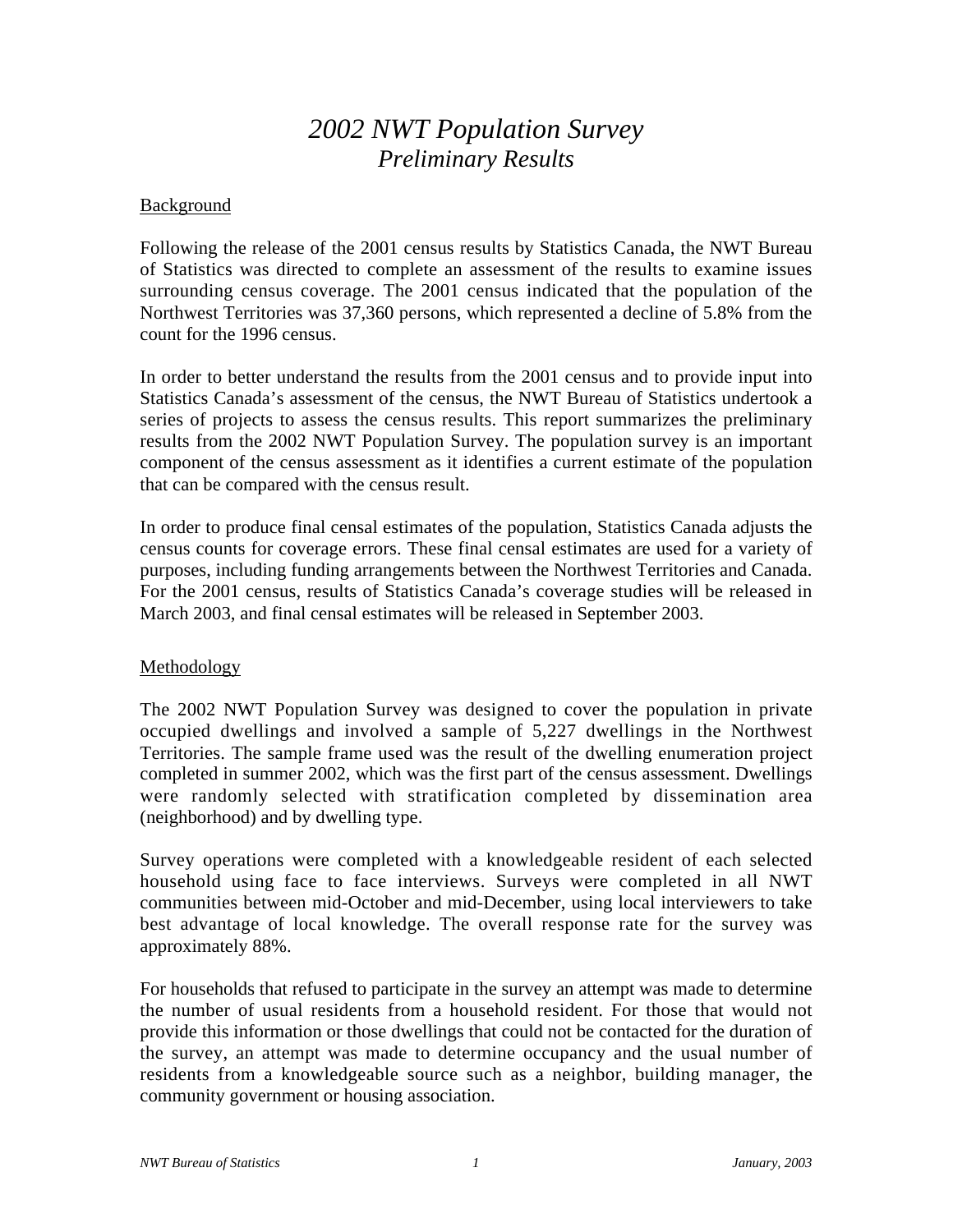Collective dwellings such as long-term seniors' facilities, hospitals, and correctional centres were not covered by the survey. The estimate of the total population presented in the survey results includes the estimate of residents of collective dwellings found in the 2001 census.

All population counts have coverage errors. These errors, for example, could be the result of people being missed from the enumeration (undercoverage) and from people being counted more than once (overcoverage). Although attempts are made to minimize these errors during the collection and processing operations, studies for the 1996 national census indicated a net undercoverage rate (undercoverage minus overcoverage) for Canada of 2.45%. This net undercoverage value was highest in the Northwest Territories in 1996 at 5.22% and lowest in Prince Edward Island at 0.85%.

In addition to the population count for private dwellings and the estimate of collective dwellings, an adjustment for coverage, using the national rate, has been made to produce the preliminary overall population estimate presented in the survey results section.

## Survey Results

Figure 1 provides the estimated total population for the Northwest Territories. This preliminary estimate of 42,180 persons is comprised of the results of the survey of private dwellings, the estimated population in collective dwellings, and an adjustment for net coverage using the national 1996 coverage adjustment of 2.45%.

*Figure 1 Estimated Total Population 2002 NWT Population Survey*



As noted earlier, all counts of population involve coverage errors. Therefore to produce an overall preliminary population estimate for the 2002 NWT population survey, the unadjusted total population has been adjusted by the national coverage rate for the 1996 census. This adjustment is somewhat arbitrary as there is no specific evidence that the results of this survey were any better or worse than the 1996 national census. However, it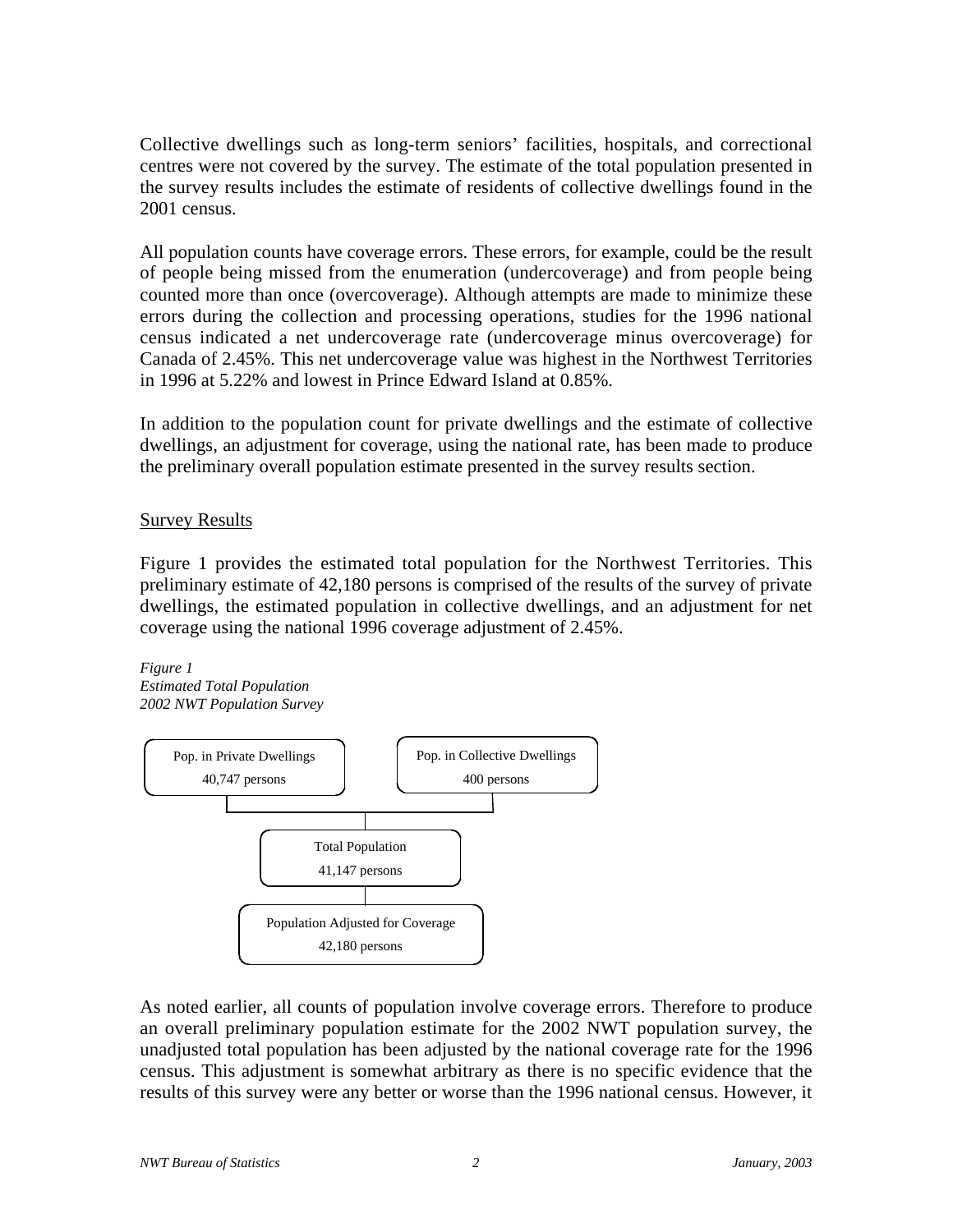is also unrealistic to expect that this survey had no undercoverage errors given historical coverage rates found in previous population counts.

Comparing counts of the population in private dwellings and counts of occupied private dwellings between the 2002 NWT population survey and the 2001 census results indicates some of the problems with coverage that existed with the 2001 census. Table 1 shows these results for the Northwest Territories and selected communities. It should be noted that current Statistics Canada estimates of total population for the Northwest Territories suggest little growth between 2001 and 2002.

#### *Table 1*

*Population\* in Private Dwellings & Number of Occupied Private Dwellings, by Selected Communities 2002 NWT Population Survey and 2001 Census*

|                        | Population ---------- |                 |              | --- Occupied Private Dwellings --- |                |            |
|------------------------|-----------------------|-----------------|--------------|------------------------------------|----------------|------------|
|                        | 2002<br>Survey        | 2001<br>Census  | Diff.        | 2002<br>Survey                     | 2001<br>Census | Diff.      |
| Northwest Territories  | 40.747                | 36,955          | 3.792        | 13.491                             | 12,565         | 926        |
| Yellowknife<br>Inuvik  | 17,807<br>3.688       | 16.410<br>2.840 | 1,397<br>848 | 6,032<br>1.259                     | 5,795<br>1.015 | 237<br>244 |
| Fort Smith<br>Rae-Edzo | 2,643<br>1,831        | 2.160<br>1,535  | 483<br>296   | 928<br>435                         | 815<br>385     | 113<br>50  |
| Hay River<br>Lutselk'e | 3,568<br>349          | 3,430<br>245    | 138<br>104   | 1,258<br>96                        | 1,240<br>70    | 18<br>26   |
| Fort Smith Unorg.      | 208                   | 15              | 193          | 76                                 | 6              | 70         |

\* Excludes people living in collectives and any adjustment for coverage.

The overall difference is 3,792 persons between the preliminary estimate of population in private dwellings from the population survey and the count from the census. This difference excludes people living in collective dwellings and any adjustment for coverage. If the population survey had the same net undercoverage as the national rate from the 1996 census, this would indicate an overall difference of 4,820 persons from the census count.

Comparing the unadjusted preliminary population counts from the 2002 NWT population survey with the 2001 census counts suggest there may have been significant coverage issues with several communities. In Yellowknife there is a difference of 1,397 persons between these two values. This, however, understates the difference as population residing along the Ingraham Trail was attributed to Yellowknife in error for the published census counts.

Significant differences in the population counts are also noted for Inuvik, at 848 persons, and for Fort Smith at 483 persons. Rae-Edzo at 296 persons, Hay River at 138 persons and Lutselk'e at 104 persons were other communities where the difference between the 2001 census counts and the 2002 population survey was greater than 100 persons.